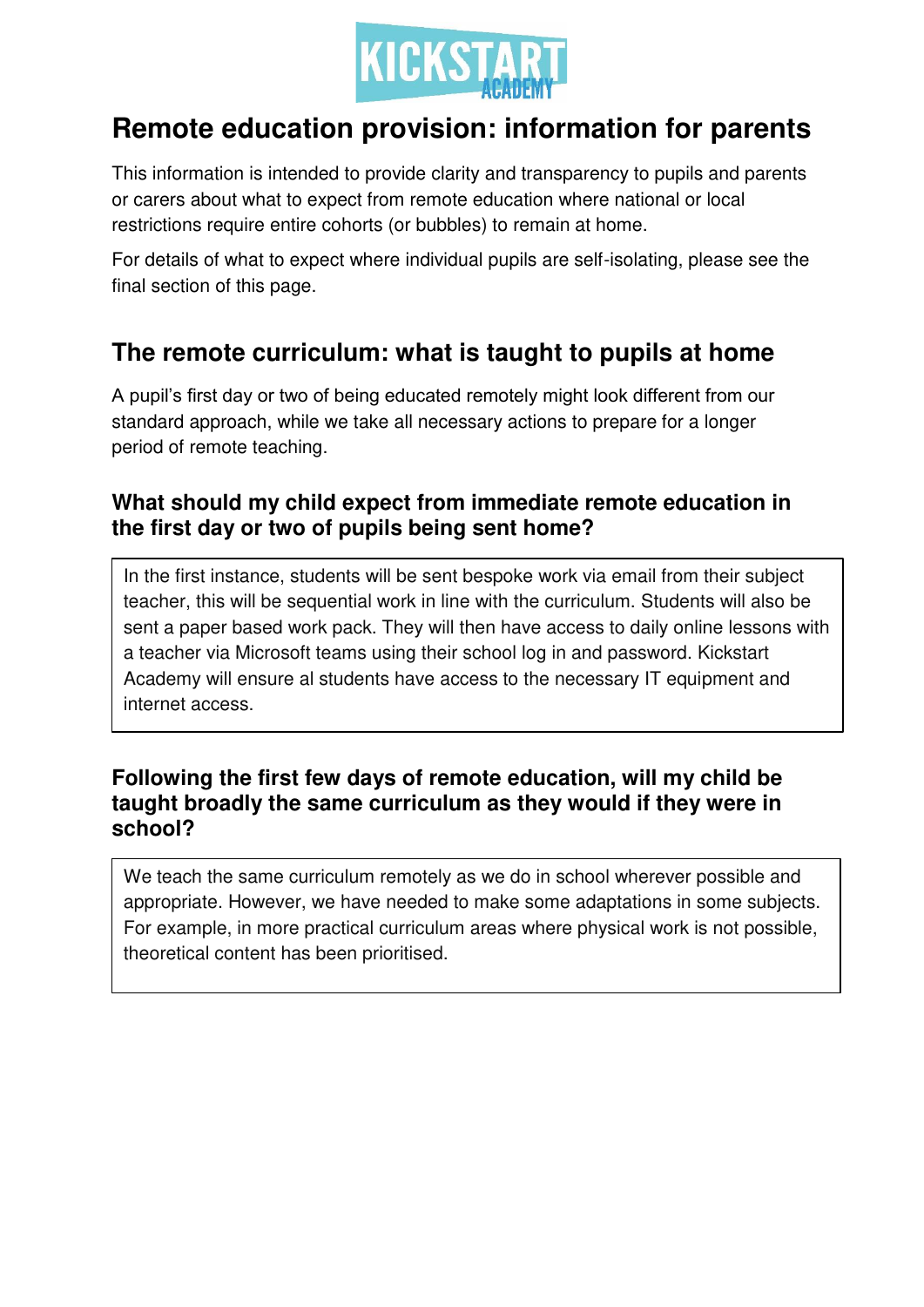## **Remote teaching and study time each day**

#### **How long can I expect work set by the school to take my child each day?**

We expect that remote education (including remote teaching and independent work) will take pupils broadly the following number of hours each day:

| Key Stage 4 | 5 hours |
|-------------|---------|
|             |         |

## **Accessing remote education**

### **How will my child access any online remote education you are providing?**

Students will have access to work that is bespoke via email from their specific subject teachers that allows our curriculum to be delivered. Daily lessons will be available to students via Microsoft teams. Documents to support parents and students have been distributed and are available on request.

### **If my child does not have digital or online access at home, how will you support them to access remote education?**

We recognise that some pupils may not have suitable online access at home. We take the following approaches to support those pupils to access remote education:

We have gathered information regarding students and families who have limited or no access to the necessary ICT facilities. We have approached the relevant authorities to gain access to ICT equipment and data packages to support these families and this has been communicated with those applicable. We have ensured that all of our students have access to an electronic device to enable online learning. Some families/students have expressed a preference for printed materials which we will endeavour to supply, however we would always encourage students to access the digital platforms to gain the most benefit from our remote curriculum offer. Students can submit work via Microsoft teams or individually to their subject teachers for feedback. for feedback. If students do not have online access, families will have opportunity to submit packs of work into the school when completed. We will also facilitate completed work being collected on a regular basis, if necessary. If at any point parents have difficulty with internet access or encounter problems around accessibility to electronic devices, they can simply contact the school for support.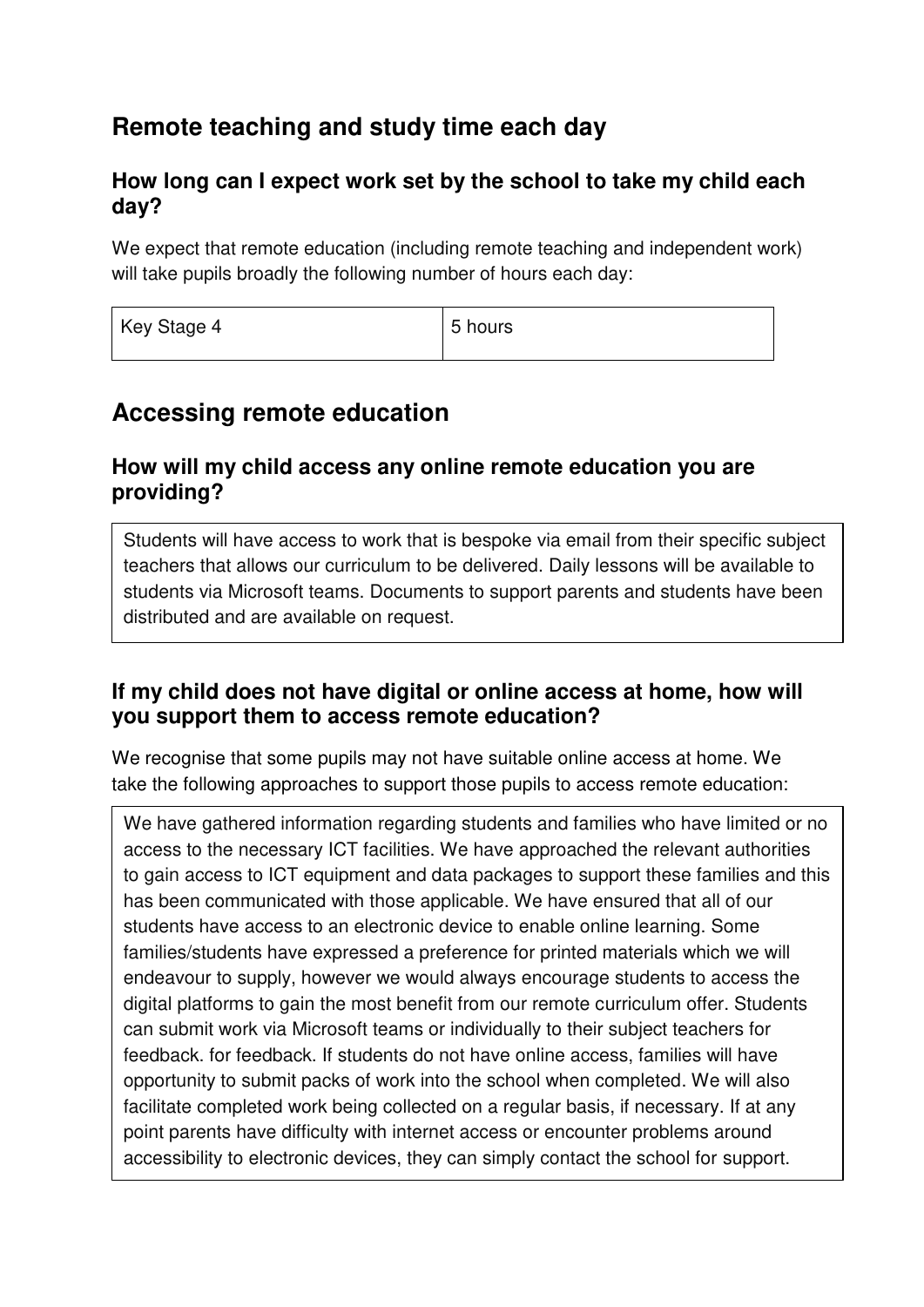## **How will my child be taught remotely?**

We use a combination of the following approaches to teach pupils remotely:

- Live teaching (online lessons) Students will have access to a live lesson each day where they can access that subject's curriculum and interact with staff
- Bespoke work for students set in Microsoft teams
- Work sent out to student emails and once completed return to staff for feedback
- Printed paper packs produced by teachers (e.g. workbooks, worksheets)
- Textbooks and reading books pupils have at home
- Commercially available websites supporting the teaching of specific subjects or areas, including video clips or sequences
- Long-term project work and/or internet research activities

## **Engagement and feedback**

•

### **What are your expectations for my child's engagement and the support that we as parents and carers should provide at home?**

- We expect full engagement with remote education. We will offer pastoral support to families in the event of unsatisfactory student engagement.
- We expect families to set routines to support engagement of students. Where possible, a quiet working space away from distractions should be provided.

### **How will you check whether my child is engaging with their work and how will I be informed if there are concerns?**

Student engagement will be tracked by their teaching staff who will be directed to monitor the completion of work and report any concerns to SLT where appropriate. Students should expect feedback on a weekly basis as a minimum. Where we have concerns around student engagement, initially teaching staff will contact parents and carers to discuss the matter. This will be escalated, if necessary, to SLT if engagement doesn't improve.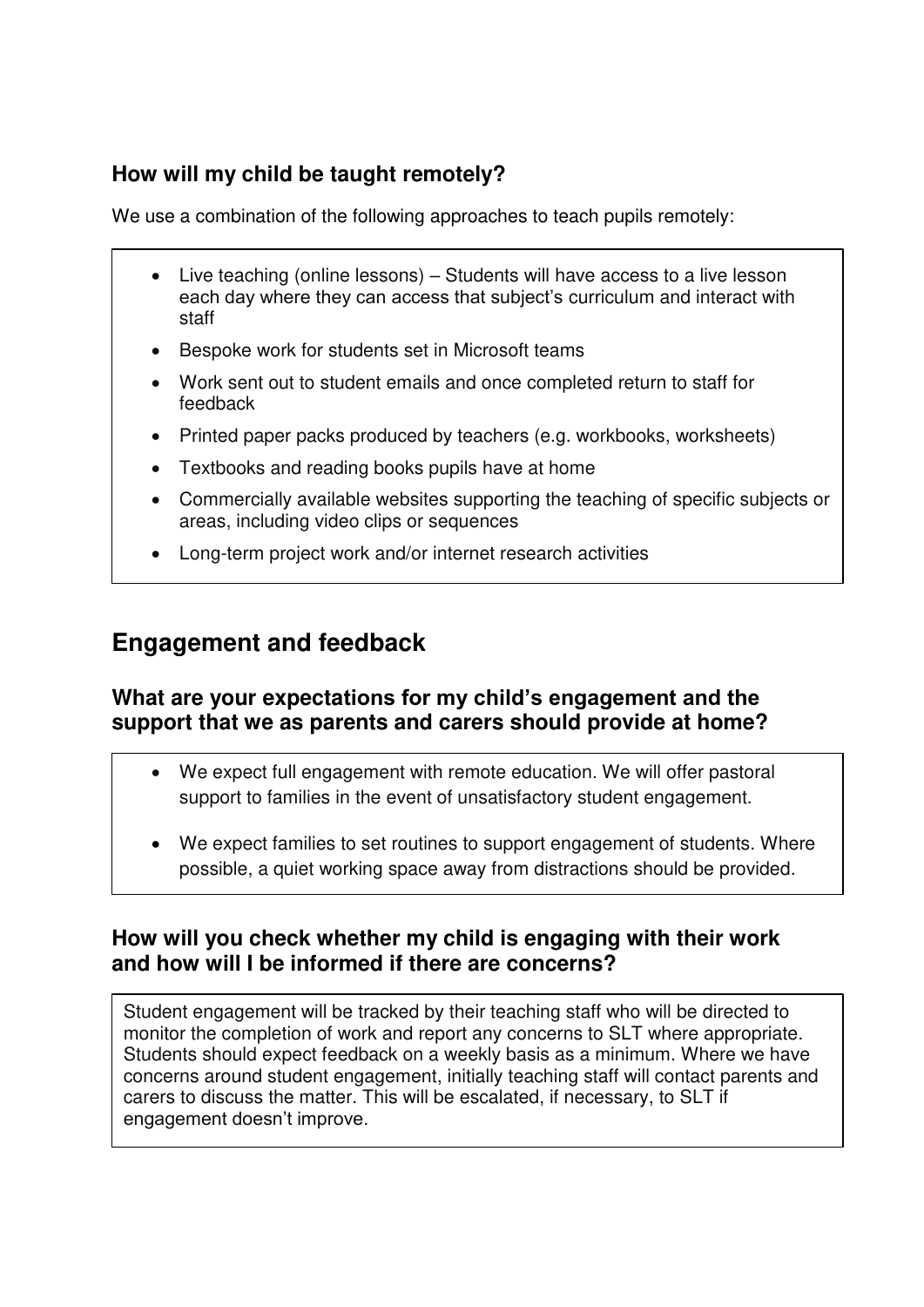## **How will you assess my child's work and progress?**

Feedback can take many forms and may not always mean extensive written comments for individual children. For example, whole-class feedback or quizzes marked automatically via digital platforms are also valid and effective methods, amongst many others. Our approach to feeding back on pupil work is as follows:

Student engagement will be tracked by their teaching staff who will be directed to monitor the completion of work and report any concerns to SLT where appropriate. Students should expect feedback on a weekly basis as a minimum. Where we have concerns around student engagement, initially teaching staff will contact parents and carers to discuss the matter. This will be escalated, if necessary, to SLT if engagement doesn't improve.

## **Additional support for pupils with particular needs**

### **How will you work with me to help my child who needs additional support from adults at home to access remote education?**

We recognise that some pupils, for example some pupils with special educational needs and disabilities (SEND), may not be able to access remote education without support from adults at home. We acknowledge the difficulties this may place on families, and we will work with parents and carers to support those pupils in the following ways:

We will work with students and parents on an individual basis to ensure they have the bespoke support in place they need.

## **Remote education for self-isolating pupils**

Where individual pupils need to self-isolate but the majority of their peer group remains in school, how remote education is provided will likely differ from the approach for whole groups. This is due to the challenges of teaching pupils both at home and in school.